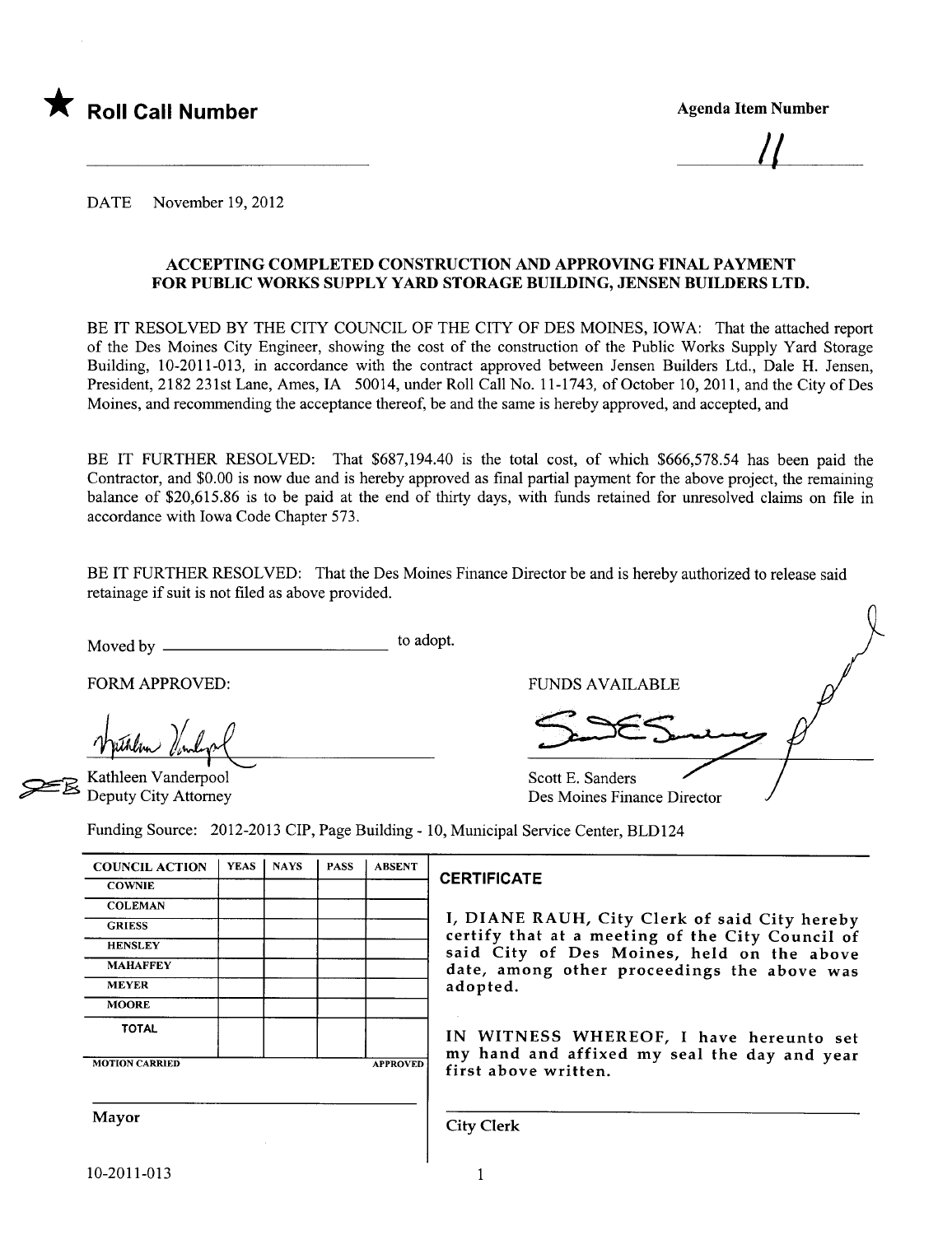

\$file-date\$

ì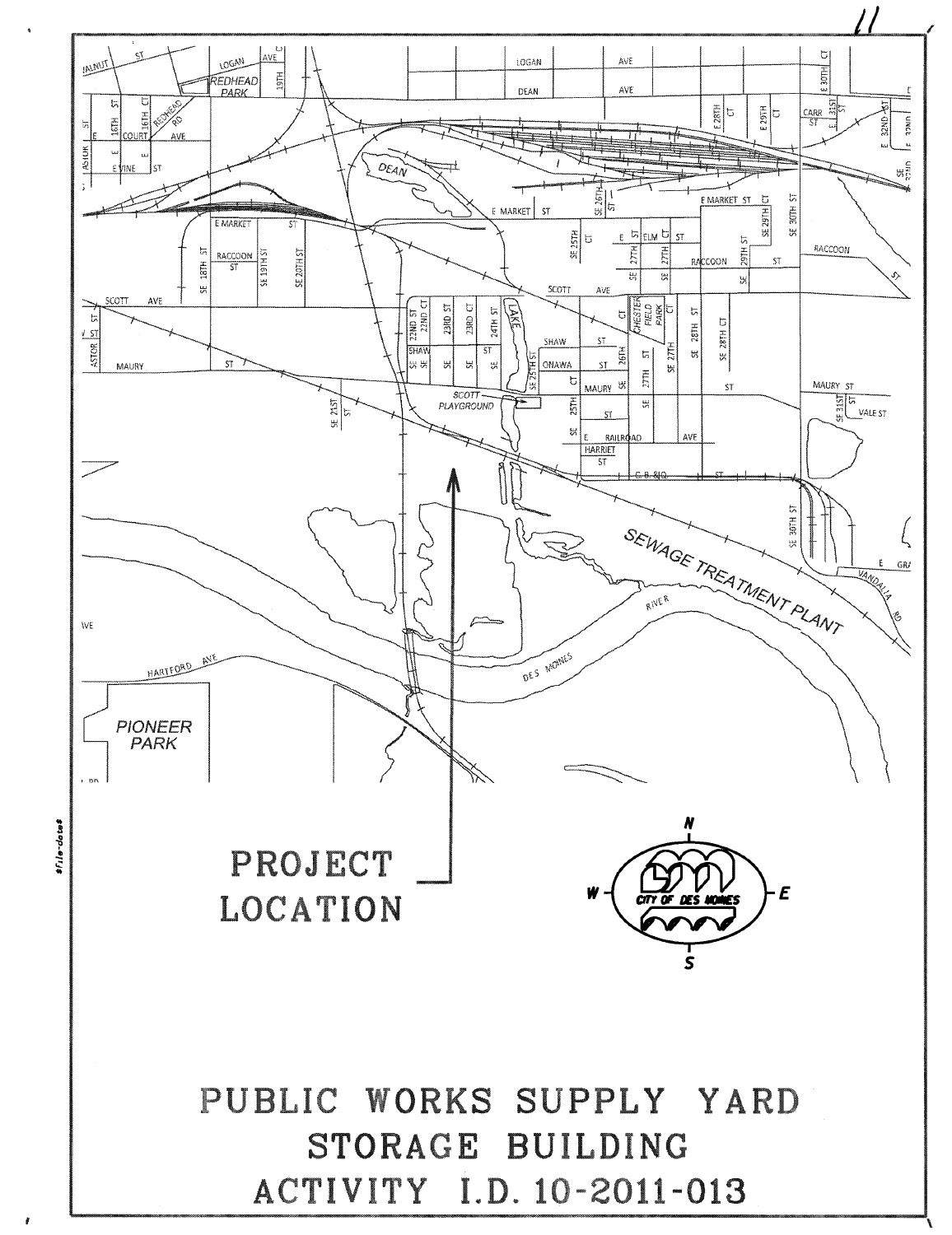

# PROJECT SUMMARY

# Public Works Supply Yard Storage Building

# **Activity ID** 10-2011-013

On October 10, 2011, under Roll Call No. 11-1743, the Council awarded the contract for the above improvements to Jensen Builders Ltd., in the amount of \$596,600.00. Tabulated below is a history of project change orders.

| Change<br>Order No. | <b>Initiated By</b> | <b>Description</b>                                                                      | Amount       |
|---------------------|---------------------|-----------------------------------------------------------------------------------------|--------------|
| 1                   | Engineering         | 11/21/2011                                                                              | \$23,798.00  |
|                     |                     | Over excavation and foundation forming.                                                 |              |
| $\overline{2}$      | Engineering         | 12/12/2011                                                                              | \$23,672.00  |
|                     |                     | Form foundation on southside of building and place Class A<br>Roadstone.                |              |
| 3                   | Engineering         | 3/13/2012                                                                               | \$23,341.00  |
|                     |                     | Addtional pavement removal, change water service pipe,<br>Class A Roadstone.            |              |
| 4                   | Regulator           | 3/30/2012                                                                               | \$9,644.40   |
|                     |                     | Replace sewer service, repair electric service.                                         |              |
| 5                   | Engineering         | 5/21/2012                                                                               | \$10,139.00  |
|                     |                     | Change exhaust fan motors to single phase and additional<br>guard rails in bunker bays. |              |
|                     |                     | <b>Original Contract Amount</b>                                                         | \$596,600.00 |
|                     |                     | <b>Total Change Orders</b>                                                              | \$90,594.40  |
|                     |                     | <b>Percent of Change Orders to Original Contract</b>                                    | 15.19%       |
|                     |                     | <b>Total Contract Amount</b>                                                            | \$687,194.40 |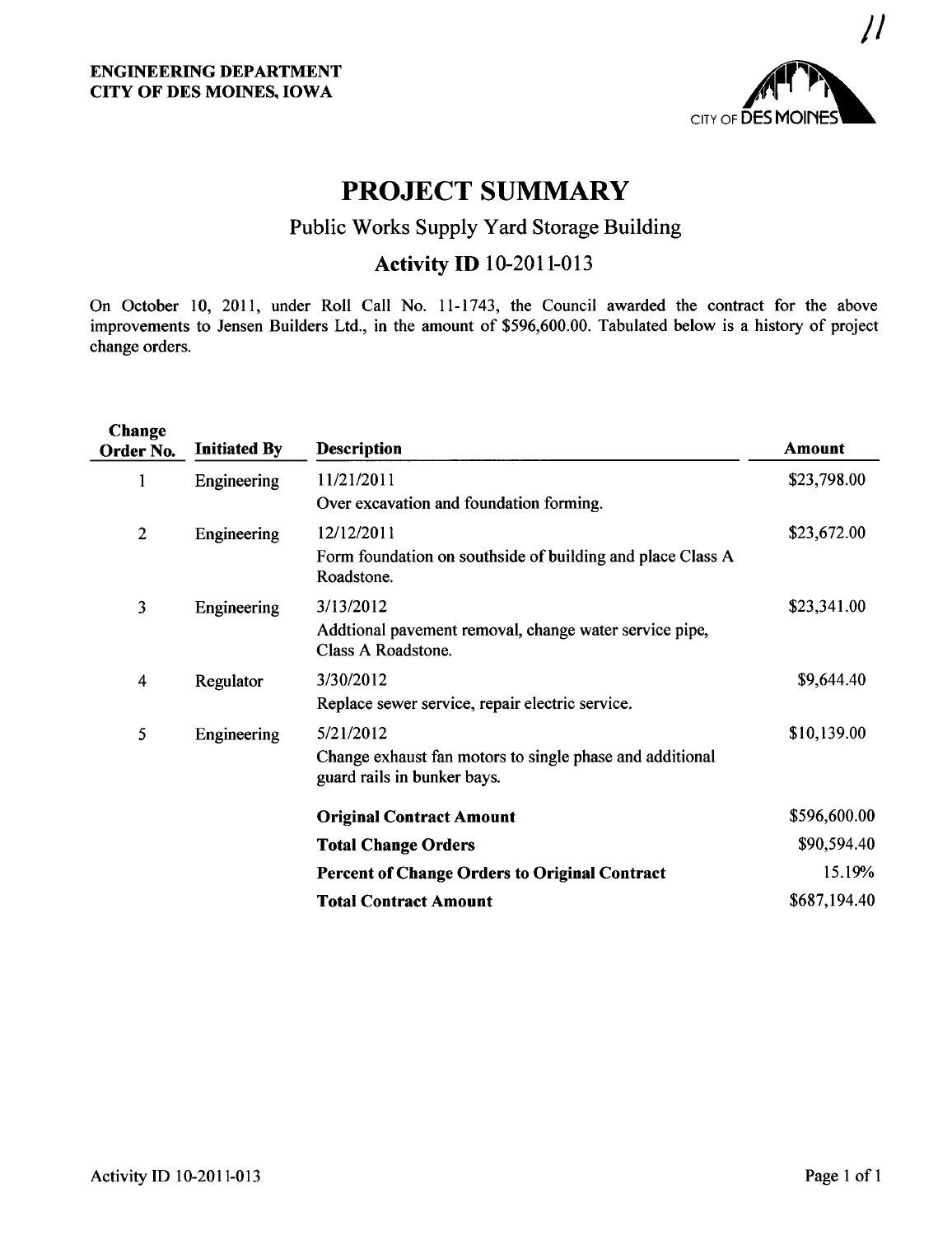November 19,2012



### CERTIFICATION OF COMPLETION

### AGENDA HEADING:

Accepting completed construction and approving final payment for the Public Works Supply Yard Storage Building, Jensen Builders Ltd.

### SYNOPSIS:

Approve the Engineer's Certification of Completion, accept construction of said improvement, and authorize final payment to the contractor.

### FISCAL IMPACT:

Amount: \$687,194.40 As-Built Contract Cost

Funding Source: 2012-2013 CIP, Page Building - 10, Municipal Service Center, BLD124

### CERTIFICATION OF COMPLETION:

On October 10,2011, under Roll Call No. 11-1743, the City Council awarded a contract to Jensen Builders Ltd., Dale H. Jensen, President, 2182 231st Lane, Ames, IA 50014 for the construction of the following improvement:

Public Works Supply Yard Storage Building, 10-2011-013

The improvement includes the construction of a new 8,750 square foot pre-engineered metal storage building including pavement removal, foundation, painting, glazing, mechanical, water main, fire sprinkler and electrical; all work in accordance with the contract documents including Plan File Nos. 537-77/95, at the Des Moines Public Works Supply Yard, 903 SE 22nd Street, Des Moines, Iowa

I hereby certify that the construction of said Public Works Supply Yard Storage Building, Activity ID 10-2011-013, has been completed in substantial compliance with the terms of said contract, and I hereby recommend that the work be accepted. The work commenced on November 15, 2011, and was completed on November 8, 2012.

I further certify that \$687,194.40 is the total cost of said improvement, of which \$666,578.54 has been paid the Contractor and \$0.00 is now due and is hereby approved as final partial payment for the above project, the remaining balance of \$20,615.86 is to be paid at the end of thirty days, with funds retained for unresolved claims on file in accordance with Iowa Code Chapter 573. The amount of completed work is shown on the attached Estimate of Construction Completed.

 $\mathcal{S}$ lemar pp

Jeb E. Brewer, P.E. Des Moines City Engineer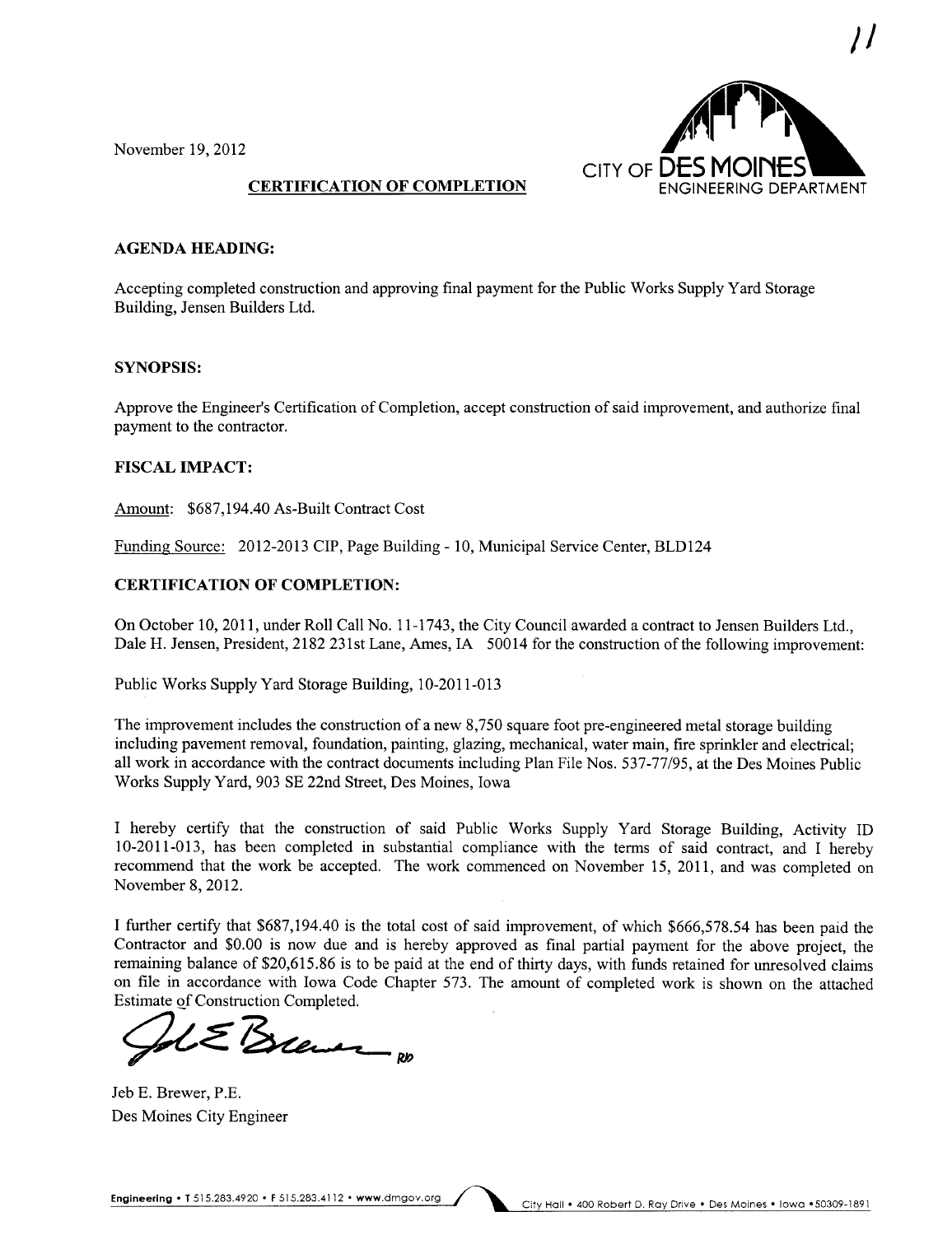| $\mathbf{A}$ $\mathbf{A}$ Document G702                                                                                                                                                                                                                                                                                                                                                    |                                       |                                                                                                                                                                                                           |                                                                                                |                                  |
|--------------------------------------------------------------------------------------------------------------------------------------------------------------------------------------------------------------------------------------------------------------------------------------------------------------------------------------------------------------------------------------------|---------------------------------------|-----------------------------------------------------------------------------------------------------------------------------------------------------------------------------------------------------------|------------------------------------------------------------------------------------------------|----------------------------------|
| Application and Certificate for Payment                                                                                                                                                                                                                                                                                                                                                    |                                       |                                                                                                                                                                                                           |                                                                                                |                                  |
| TO OWNER:                                                                                                                                                                                                                                                                                                                                                                                  | PROJECT:                              | <b>APPLICATION NO:</b>                                                                                                                                                                                    | 11166-0008                                                                                     | Distribution to:                 |
| City of Des Moines                                                                                                                                                                                                                                                                                                                                                                         | DM Public Works Storage Bldg          | PERIOD TO:                                                                                                                                                                                                | 05/31/12                                                                                       | $\Box$<br><b>OWNER</b>           |
| 400 Robert D Ray Dr                                                                                                                                                                                                                                                                                                                                                                        | 903 SE 22nd Street                    | CONTRACT FOR:                                                                                                                                                                                             |                                                                                                | $\Box$<br>ARCHITECT <sup>X</sup> |
| Des Moines, IA 50309<br>FROM CONTRACTOR:<br>Jensen Builders LTD                                                                                                                                                                                                                                                                                                                            | VIA ARCHITECT:<br>VIA ARCHITECT:      |                                                                                                                                                                                                           |                                                                                                |                                  |
|                                                                                                                                                                                                                                                                                                                                                                                            |                                       | CONTRACT DATE:                                                                                                                                                                                            | 10/10/11                                                                                       | ⊡<br>CONTRACTOR                  |
| 1175 South 32nd Street                                                                                                                                                                                                                                                                                                                                                                     |                                       | PROJECT NOS:                                                                                                                                                                                              |                                                                                                | Д<br>FIELD                       |
| Fort Dodge, IA 50501                                                                                                                                                                                                                                                                                                                                                                       |                                       |                                                                                                                                                                                                           | 11-166                                                                                         | ⊏<br><b>OTHER</b>                |
| CONTRACTOR'S APPLICATION FOR PAYMENT                                                                                                                                                                                                                                                                                                                                                       |                                       | The undersigned Contractor certifies that to the best of the Contractor's knowledge, information                                                                                                          |                                                                                                |                                  |
| Application is made for payment, as shown below, in connection with the Contract.                                                                                                                                                                                                                                                                                                          |                                       | and belief the Work covered by this Application for Payment has been completed in accordance with the Contract Documents, that all amounts have been paid by the Contractor for Work for                  |                                                                                                |                                  |
| AIA Document G703 <sup>TM</sup> , Continuation Sheet, is attached.<br>1. ORIGINAL CONTRACT SUM                                                                                                                                                                                                                                                                                             | 596,600.00<br>₩                       | which previous Certificates for Payment were issued and payments received from the Owner, and<br>that current payment shown herein is now due.                                                            |                                                                                                |                                  |
|                                                                                                                                                                                                                                                                                                                                                                                            | 90,594.40<br>∽                        | di fiseb Bring uesuar<br>CONTRACTOR:                                                                                                                                                                      |                                                                                                |                                  |
| 3. CONTRACT SUM TO DATE (Line $1 \pm 2$ )                                                                                                                                                                                                                                                                                                                                                  | 687,194.40<br>↮                       | By:                                                                                                                                                                                                       | Date:                                                                                          |                                  |
| 4. TOTAL COMPLETED & STORED TO DATE (Column G on $G703$ )                                                                                                                                                                                                                                                                                                                                  | .194.40<br>687<br>မာ                  | lowa<br>State of:                                                                                                                                                                                         |                                                                                                |                                  |
| 5. RETAINAGE                                                                                                                                                                                                                                                                                                                                                                               |                                       | Webster<br>County of:                                                                                                                                                                                     |                                                                                                |                                  |
| 3% of Completed Work<br>ನ                                                                                                                                                                                                                                                                                                                                                                  |                                       | Subscribed and sworn to before                                                                                                                                                                            |                                                                                                |                                  |
| (Columns $D + E$ on $G703$ )                                                                                                                                                                                                                                                                                                                                                               | \$ 20,615.86                          | त्र<br>र<br>me this                                                                                                                                                                                       | لم<br>تق<br>Þ<br>day of Y Very                                                                 |                                  |
| % of Stored Material<br>(Column F on G703)<br>نم                                                                                                                                                                                                                                                                                                                                           | 8<br>↮                                | $\overleftrightarrow{C}$<br>Notary Public:                                                                                                                                                                | <b>KEART JENSE</b>                                                                             |                                  |
|                                                                                                                                                                                                                                                                                                                                                                                            |                                       | My commission expires:                                                                                                                                                                                    | <b>Sommission Number 162100</b><br><b>SERIEXE MODESTIRIES</b>                                  |                                  |
| Total Retainage (Lines 5a + 5b, or Total in Column I of G703)                                                                                                                                                                                                                                                                                                                              | ,615.86<br>ສຸ<br>↔                    |                                                                                                                                                                                                           |                                                                                                |                                  |
| 6. TOTAL EARNED LESS RETAINAGE                                                                                                                                                                                                                                                                                                                                                             | 578.54<br>666,<br>↔                   | <b>ARCHITECT'S CERTIFICATE FOR PAYMENT</b>                                                                                                                                                                |                                                                                                |                                  |
| 7. LESS PREVIOUS CERTIFICATES FOR PAYMENT<br>(Line 4 minus Line 5 Total)                                                                                                                                                                                                                                                                                                                   | 578.54<br>666,<br>↔                   | In accordance with the Contract Documents, based on on-site observations and the data comprising<br>this application, the Architect certifies to the Owner that to the best of the Architect's knowledge, |                                                                                                |                                  |
| (Line 6 from prior Certificate)                                                                                                                                                                                                                                                                                                                                                            |                                       | information and belief the Work has progressed as indicated, the quality of the Work is in accordance with the Contract Documents, and the Contractor is entitled to payment of the                       |                                                                                                |                                  |
| 8. CURRENT PAYMENT DUE                                                                                                                                                                                                                                                                                                                                                                     | $\frac{8}{10}$<br>S                   | AMOUNT CERTIFIED                                                                                                                                                                                          |                                                                                                |                                  |
| 9. BALANCE TO FINISH, INCLUDING RETAINAGE                                                                                                                                                                                                                                                                                                                                                  |                                       | <b>AMOUNT CERTIFIED</b>                                                                                                                                                                                   | $\leftrightarrow$                                                                              | $\frac{2}{3}$                    |
| (Line 3 minus Line $6$ )                                                                                                                                                                                                                                                                                                                                                                   | 20,615.86<br>မာ                       | (Attach explanation if amount certified differs from the amount applied. Initial all figures on this                                                                                                      |                                                                                                |                                  |
| CHANGE ORDER SUMMARY                                                                                                                                                                                                                                                                                                                                                                       | <b>DEDUCTIONS</b><br><b>ADDITIONS</b> | Application<br><b>ARCHITA</b>                                                                                                                                                                             | $e$ Continuation Sheet that are changed to conform with the amount certified.)<br><b>IALLE</b> |                                  |
| Total changes approved in previous months by Owner                                                                                                                                                                                                                                                                                                                                         | 0.00<br>⊷<br>80,455.40<br>⊷           | By:                                                                                                                                                                                                       |                                                                                                | Date: $N$ ov $S$ , 2012          |
| Total approved this month                                                                                                                                                                                                                                                                                                                                                                  | 8 <sub>0</sub><br>↮<br>10.139.00<br>↔ | This Certificate is not negotiable. The AMOUNT CERTIFIED is payable only to the Contractor                                                                                                                |                                                                                                |                                  |
| <b>LATOT</b>                                                                                                                                                                                                                                                                                                                                                                               | 0.00<br>↔<br>90,594.40<br>S,          | named herein. Issuance, payment and acceptance of payment are without prejudice to any rights of<br>the Owner or Contractor under this Contract.                                                          |                                                                                                |                                  |
| NET CHANGES by Change Order                                                                                                                                                                                                                                                                                                                                                                | ,594.40<br>နွ<br>↔                    |                                                                                                                                                                                                           |                                                                                                |                                  |
| AIA Document G702™ – 1992. Copyright © 1953, 1963, 1965, 1971, 1978, 1978, 1983 and 1992 by The American Institute of Architects. All rights reserved. WARNING: This AIA® Document is protected by U.S. Copyright Law<br>and Inte<br>CAUTION: You should sign an original AIA Contract Document, on which this text appears in RED. An original assures that changes will not be obscured. |                                       |                                                                                                                                                                                                           |                                                                                                |                                  |

AlA Document G702™ - 1992. Copyright © 1953, 1965, 1965, 1978, 1978, 1983 and 1992 by The American Institute of Architects. All rights reserved. WARNING: This AIA~ Document is protected by U.S. Copyright Law<br>All Document AlA Document G702™ – 1992. Copyright © 1953, 1963, 1965, 1971, 1978, 1983 and 1992 by The American Institute of Architects. All rights reserved. WARNING: This AIA® Document is protected by U.S. Copyright L<br>and Internationa and International Treaties. Unauthorized reproduction or distribution of this AIA® Document, or any portion of it, may result in severe civil and criminal penalties, and will be prosecuted to the maximum extent and International Ireaties. Unauthorized reproduction or this Authority, Document, or any portion it, inay result in severe that undertaintly and international Ireatios. Unauthorized is legal<br>possible under the law, Purcha

 $\overline{\phantom{a}}$ 

 $\frac{1}{2}$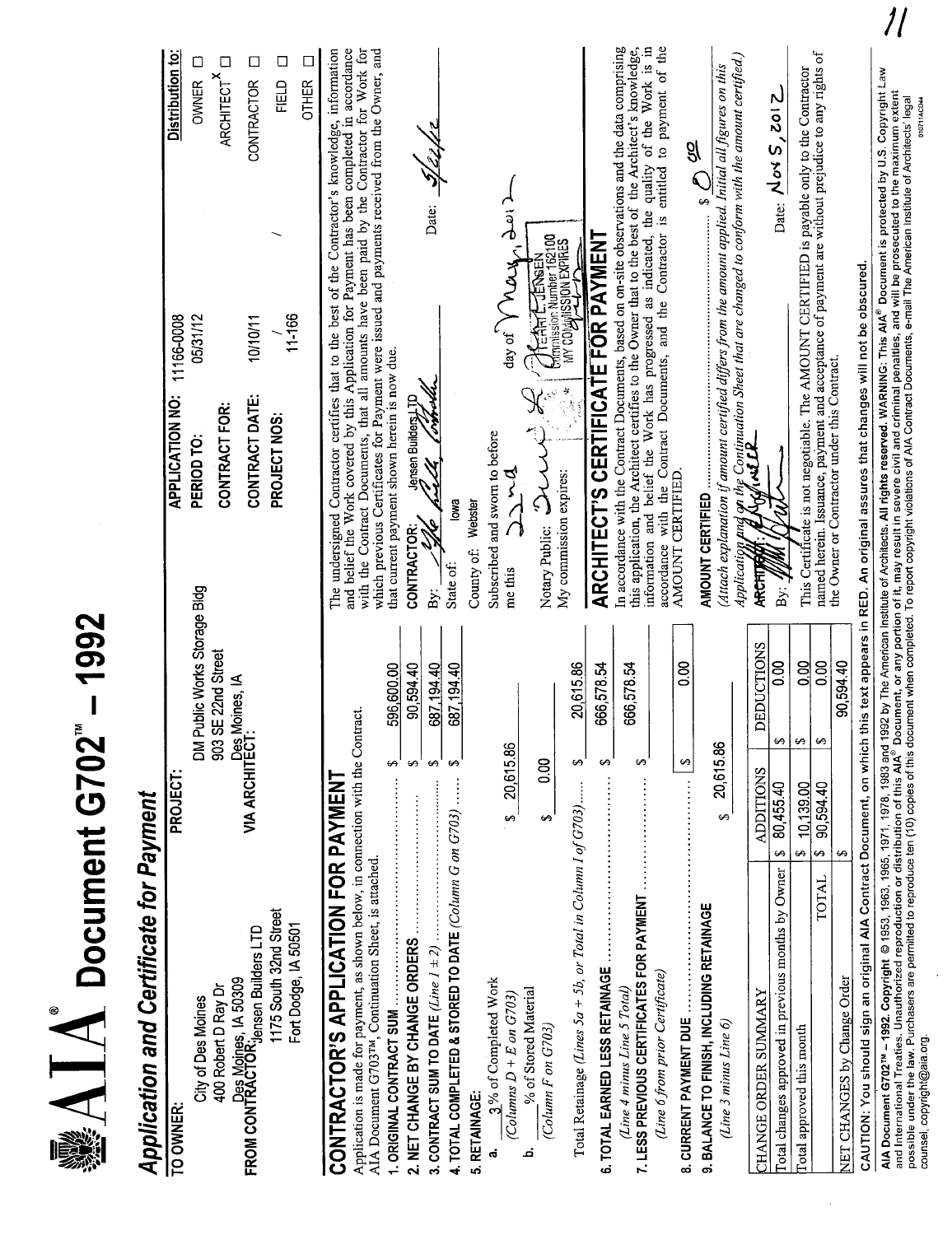$\mathbb{R} \Delta \mathbf{I} \Delta$  Document G703" - 1992

# **Continuation Sheet**

| <b>BALANCE TO</b><br><b>FINISH</b><br>ල -<br>(ට<br>ᆍ<br>$(G + C)$<br>100.00<br>100.00<br>100.00<br>00.00<br>00.00<br>00.00<br>00.00<br>00.00<br>00.00<br>00.00<br>00.00<br>00.00<br>00.00<br>00.00<br>100.00<br>100.00<br>100.00<br>100.00<br>00.00<br>00.00<br>100.00<br><b>00.00</b><br>00.00<br>00.00<br>00.00<br>℅<br><b>STORED TO DATE</b><br>COMPLETED AND<br>↺<br>9,644.40<br>24,090.00<br>26,345.00<br>61,290.00<br>23,798.00<br>23,672.00<br>23,341.00<br>41,424.00<br>1,650.00<br>101,360.00<br>15,650.00<br>25,564.00<br>32,469.00<br>62,867.00<br>15,912.00<br>2,349.00<br>4,475.00<br>17,925.00<br>8,965.00<br>5,020.00<br>10,545.00<br>125,720.00<br>10,139.00<br>4,730.00<br>8,250.00<br>$(D+EL+F)$<br>TOTAL<br>(Not in D or E)<br>MATERIALS<br>PRESENTLY<br>STORED<br>μ.<br>THIS PERIOD<br>ω<br>WORK COMPLETED<br><b>FROM PREVIOUS</b><br>25,720.00<br>24,090.00<br>26,345.00<br>61,290.00<br>23,672.00<br>9,644.40<br>15,912.00<br>2,349.00<br>4,475.00<br>17,925.00<br>8,965.00<br>5,020.00<br>10,545.00<br>23,798.00<br>23,341.00<br>8,250.00<br>41,424.00<br>1,650.00<br>01,360.00<br>15,650.00<br>25,564.00<br>32,469.00<br>62,867.00<br>10,139.00<br>4,730.00<br><b>APPLICATION</b><br>$(D + E)$<br>≏<br>٣<br>ᡪ<br>23,672.00<br>23,341.00<br>9,644.40<br>15,650.00<br>25,564.00<br>32,469.00<br>62,867.00<br>15,912.00<br>2,349.00<br>4,475.00<br>17,925.00<br>8,965.00<br>5,020.00<br>10,545.00<br>125,720.00<br>24,090.00<br>26,345.00<br>61,290.00<br>23,798.00<br>10,139.00<br>4,730.00<br>8,250.00<br>41,424.00<br>1,650.00<br>101,360.00<br><b>SCHEDULED</b><br><b>VALUE</b><br>Co#2-Add'n Forming at Sprd F<br>Hollow Metal Doors/Frames/H<br>CO#1-Overexcavation of Fnds<br>avement Removal/SiteUtilitie<br>DESCRIPTION OF WORK<br><b>GRAND TOTAL</b><br>ootings & Foundations<br>Aetal Building Systems<br>General Requirements<br>ayout & Engineering<br>Fire Sprinkler System<br>Aisc Structural Steel<br>罒<br>Reinforcing Steel<br>Dverhead Doors<br><b>Change Order 4</b><br>Change Order 3<br><b>Slab On Grade</b><br><b>thange Order</b><br>oint Sealants<br>Poured Walls<br><b>Aobilization</b><br><u>lechanical</u><br>Electrical<br>Finishes<br>Painting<br><b>Blazing</b><br>Bond<br>Bond<br><b>ITEM</b><br>$\frac{1}{2}$<br>≺<br>$\frac{6}{5}$<br>$\frac{8}{1}$<br>6r<br>$\overline{S}$<br>9go <sub>3</sub><br>9904<br>8<br>ဠ<br>2<br>95<br>8<br>8<br>$\ddot{ }$<br>$\frac{2}{3}$<br>င္<br>$\frac{1}{2}$<br>9902<br>5<br>ဒိ<br>4<br>$\ddot{ }$<br>9905<br>5<br>11<br><b>Pobo</b> | AIA Document G702 <sup>TM</sup> -1992, Application and Certificate for Payment, or G732 <sup>TM</sup> -2009,<br>Application and Certificate for Payment, Construction Manager as Adviser Edition.<br>Use Column I on Contracts where variable retainage for line items may<br>containing Contractor's signed certification is attached.<br>In tabulations below, amounts are in US dollars. | apply. |  | ARCHITECT'S PROJECT NO: 11-166<br><b>APPLICATION DATE:</b><br>PERIOD TO | 11166-00008<br>5/16/2012<br>5/31/2012 |                                 |
|----------------------------------------------------------------------------------------------------------------------------------------------------------------------------------------------------------------------------------------------------------------------------------------------------------------------------------------------------------------------------------------------------------------------------------------------------------------------------------------------------------------------------------------------------------------------------------------------------------------------------------------------------------------------------------------------------------------------------------------------------------------------------------------------------------------------------------------------------------------------------------------------------------------------------------------------------------------------------------------------------------------------------------------------------------------------------------------------------------------------------------------------------------------------------------------------------------------------------------------------------------------------------------------------------------------------------------------------------------------------------------------------------------------------------------------------------------------------------------------------------------------------------------------------------------------------------------------------------------------------------------------------------------------------------------------------------------------------------------------------------------------------------------------------------------------------------------------------------------------------------------------------------------------------------------------------------------------------------------------------------------------------------------------------------------------------------------------------------------------------------------------------------------------------------------------------------------------------------------------------------------------------------------------------------------------------------------------------------------------------------------------------------------------------------------------------------------------------------------------------------------------------------|---------------------------------------------------------------------------------------------------------------------------------------------------------------------------------------------------------------------------------------------------------------------------------------------------------------------------------------------------------------------------------------------|--------|--|-------------------------------------------------------------------------|---------------------------------------|---------------------------------|
|                                                                                                                                                                                                                                                                                                                                                                                                                                                                                                                                                                                                                                                                                                                                                                                                                                                                                                                                                                                                                                                                                                                                                                                                                                                                                                                                                                                                                                                                                                                                                                                                                                                                                                                                                                                                                                                                                                                                                                                                                                                                                                                                                                                                                                                                                                                                                                                                                                                                                                                            |                                                                                                                                                                                                                                                                                                                                                                                             |        |  |                                                                         |                                       |                                 |
|                                                                                                                                                                                                                                                                                                                                                                                                                                                                                                                                                                                                                                                                                                                                                                                                                                                                                                                                                                                                                                                                                                                                                                                                                                                                                                                                                                                                                                                                                                                                                                                                                                                                                                                                                                                                                                                                                                                                                                                                                                                                                                                                                                                                                                                                                                                                                                                                                                                                                                                            |                                                                                                                                                                                                                                                                                                                                                                                             |        |  |                                                                         |                                       |                                 |
|                                                                                                                                                                                                                                                                                                                                                                                                                                                                                                                                                                                                                                                                                                                                                                                                                                                                                                                                                                                                                                                                                                                                                                                                                                                                                                                                                                                                                                                                                                                                                                                                                                                                                                                                                                                                                                                                                                                                                                                                                                                                                                                                                                                                                                                                                                                                                                                                                                                                                                                            |                                                                                                                                                                                                                                                                                                                                                                                             |        |  |                                                                         |                                       | (If variable rate)<br>RETAINAGE |
|                                                                                                                                                                                                                                                                                                                                                                                                                                                                                                                                                                                                                                                                                                                                                                                                                                                                                                                                                                                                                                                                                                                                                                                                                                                                                                                                                                                                                                                                                                                                                                                                                                                                                                                                                                                                                                                                                                                                                                                                                                                                                                                                                                                                                                                                                                                                                                                                                                                                                                                            |                                                                                                                                                                                                                                                                                                                                                                                             |        |  |                                                                         |                                       |                                 |
|                                                                                                                                                                                                                                                                                                                                                                                                                                                                                                                                                                                                                                                                                                                                                                                                                                                                                                                                                                                                                                                                                                                                                                                                                                                                                                                                                                                                                                                                                                                                                                                                                                                                                                                                                                                                                                                                                                                                                                                                                                                                                                                                                                                                                                                                                                                                                                                                                                                                                                                            |                                                                                                                                                                                                                                                                                                                                                                                             |        |  |                                                                         |                                       |                                 |
|                                                                                                                                                                                                                                                                                                                                                                                                                                                                                                                                                                                                                                                                                                                                                                                                                                                                                                                                                                                                                                                                                                                                                                                                                                                                                                                                                                                                                                                                                                                                                                                                                                                                                                                                                                                                                                                                                                                                                                                                                                                                                                                                                                                                                                                                                                                                                                                                                                                                                                                            |                                                                                                                                                                                                                                                                                                                                                                                             |        |  |                                                                         |                                       |                                 |
|                                                                                                                                                                                                                                                                                                                                                                                                                                                                                                                                                                                                                                                                                                                                                                                                                                                                                                                                                                                                                                                                                                                                                                                                                                                                                                                                                                                                                                                                                                                                                                                                                                                                                                                                                                                                                                                                                                                                                                                                                                                                                                                                                                                                                                                                                                                                                                                                                                                                                                                            |                                                                                                                                                                                                                                                                                                                                                                                             |        |  |                                                                         |                                       |                                 |
|                                                                                                                                                                                                                                                                                                                                                                                                                                                                                                                                                                                                                                                                                                                                                                                                                                                                                                                                                                                                                                                                                                                                                                                                                                                                                                                                                                                                                                                                                                                                                                                                                                                                                                                                                                                                                                                                                                                                                                                                                                                                                                                                                                                                                                                                                                                                                                                                                                                                                                                            |                                                                                                                                                                                                                                                                                                                                                                                             |        |  |                                                                         |                                       |                                 |
|                                                                                                                                                                                                                                                                                                                                                                                                                                                                                                                                                                                                                                                                                                                                                                                                                                                                                                                                                                                                                                                                                                                                                                                                                                                                                                                                                                                                                                                                                                                                                                                                                                                                                                                                                                                                                                                                                                                                                                                                                                                                                                                                                                                                                                                                                                                                                                                                                                                                                                                            |                                                                                                                                                                                                                                                                                                                                                                                             |        |  |                                                                         |                                       |                                 |
|                                                                                                                                                                                                                                                                                                                                                                                                                                                                                                                                                                                                                                                                                                                                                                                                                                                                                                                                                                                                                                                                                                                                                                                                                                                                                                                                                                                                                                                                                                                                                                                                                                                                                                                                                                                                                                                                                                                                                                                                                                                                                                                                                                                                                                                                                                                                                                                                                                                                                                                            |                                                                                                                                                                                                                                                                                                                                                                                             |        |  |                                                                         |                                       |                                 |
|                                                                                                                                                                                                                                                                                                                                                                                                                                                                                                                                                                                                                                                                                                                                                                                                                                                                                                                                                                                                                                                                                                                                                                                                                                                                                                                                                                                                                                                                                                                                                                                                                                                                                                                                                                                                                                                                                                                                                                                                                                                                                                                                                                                                                                                                                                                                                                                                                                                                                                                            |                                                                                                                                                                                                                                                                                                                                                                                             |        |  |                                                                         |                                       |                                 |
|                                                                                                                                                                                                                                                                                                                                                                                                                                                                                                                                                                                                                                                                                                                                                                                                                                                                                                                                                                                                                                                                                                                                                                                                                                                                                                                                                                                                                                                                                                                                                                                                                                                                                                                                                                                                                                                                                                                                                                                                                                                                                                                                                                                                                                                                                                                                                                                                                                                                                                                            |                                                                                                                                                                                                                                                                                                                                                                                             |        |  |                                                                         |                                       |                                 |
|                                                                                                                                                                                                                                                                                                                                                                                                                                                                                                                                                                                                                                                                                                                                                                                                                                                                                                                                                                                                                                                                                                                                                                                                                                                                                                                                                                                                                                                                                                                                                                                                                                                                                                                                                                                                                                                                                                                                                                                                                                                                                                                                                                                                                                                                                                                                                                                                                                                                                                                            |                                                                                                                                                                                                                                                                                                                                                                                             |        |  |                                                                         |                                       |                                 |
|                                                                                                                                                                                                                                                                                                                                                                                                                                                                                                                                                                                                                                                                                                                                                                                                                                                                                                                                                                                                                                                                                                                                                                                                                                                                                                                                                                                                                                                                                                                                                                                                                                                                                                                                                                                                                                                                                                                                                                                                                                                                                                                                                                                                                                                                                                                                                                                                                                                                                                                            |                                                                                                                                                                                                                                                                                                                                                                                             |        |  |                                                                         |                                       |                                 |
|                                                                                                                                                                                                                                                                                                                                                                                                                                                                                                                                                                                                                                                                                                                                                                                                                                                                                                                                                                                                                                                                                                                                                                                                                                                                                                                                                                                                                                                                                                                                                                                                                                                                                                                                                                                                                                                                                                                                                                                                                                                                                                                                                                                                                                                                                                                                                                                                                                                                                                                            |                                                                                                                                                                                                                                                                                                                                                                                             |        |  |                                                                         |                                       |                                 |
|                                                                                                                                                                                                                                                                                                                                                                                                                                                                                                                                                                                                                                                                                                                                                                                                                                                                                                                                                                                                                                                                                                                                                                                                                                                                                                                                                                                                                                                                                                                                                                                                                                                                                                                                                                                                                                                                                                                                                                                                                                                                                                                                                                                                                                                                                                                                                                                                                                                                                                                            |                                                                                                                                                                                                                                                                                                                                                                                             |        |  |                                                                         |                                       |                                 |
|                                                                                                                                                                                                                                                                                                                                                                                                                                                                                                                                                                                                                                                                                                                                                                                                                                                                                                                                                                                                                                                                                                                                                                                                                                                                                                                                                                                                                                                                                                                                                                                                                                                                                                                                                                                                                                                                                                                                                                                                                                                                                                                                                                                                                                                                                                                                                                                                                                                                                                                            |                                                                                                                                                                                                                                                                                                                                                                                             |        |  |                                                                         |                                       |                                 |
|                                                                                                                                                                                                                                                                                                                                                                                                                                                                                                                                                                                                                                                                                                                                                                                                                                                                                                                                                                                                                                                                                                                                                                                                                                                                                                                                                                                                                                                                                                                                                                                                                                                                                                                                                                                                                                                                                                                                                                                                                                                                                                                                                                                                                                                                                                                                                                                                                                                                                                                            |                                                                                                                                                                                                                                                                                                                                                                                             |        |  |                                                                         |                                       |                                 |
|                                                                                                                                                                                                                                                                                                                                                                                                                                                                                                                                                                                                                                                                                                                                                                                                                                                                                                                                                                                                                                                                                                                                                                                                                                                                                                                                                                                                                                                                                                                                                                                                                                                                                                                                                                                                                                                                                                                                                                                                                                                                                                                                                                                                                                                                                                                                                                                                                                                                                                                            |                                                                                                                                                                                                                                                                                                                                                                                             |        |  |                                                                         |                                       |                                 |
|                                                                                                                                                                                                                                                                                                                                                                                                                                                                                                                                                                                                                                                                                                                                                                                                                                                                                                                                                                                                                                                                                                                                                                                                                                                                                                                                                                                                                                                                                                                                                                                                                                                                                                                                                                                                                                                                                                                                                                                                                                                                                                                                                                                                                                                                                                                                                                                                                                                                                                                            |                                                                                                                                                                                                                                                                                                                                                                                             |        |  |                                                                         |                                       |                                 |
|                                                                                                                                                                                                                                                                                                                                                                                                                                                                                                                                                                                                                                                                                                                                                                                                                                                                                                                                                                                                                                                                                                                                                                                                                                                                                                                                                                                                                                                                                                                                                                                                                                                                                                                                                                                                                                                                                                                                                                                                                                                                                                                                                                                                                                                                                                                                                                                                                                                                                                                            |                                                                                                                                                                                                                                                                                                                                                                                             |        |  |                                                                         |                                       |                                 |
|                                                                                                                                                                                                                                                                                                                                                                                                                                                                                                                                                                                                                                                                                                                                                                                                                                                                                                                                                                                                                                                                                                                                                                                                                                                                                                                                                                                                                                                                                                                                                                                                                                                                                                                                                                                                                                                                                                                                                                                                                                                                                                                                                                                                                                                                                                                                                                                                                                                                                                                            |                                                                                                                                                                                                                                                                                                                                                                                             |        |  |                                                                         |                                       |                                 |
|                                                                                                                                                                                                                                                                                                                                                                                                                                                                                                                                                                                                                                                                                                                                                                                                                                                                                                                                                                                                                                                                                                                                                                                                                                                                                                                                                                                                                                                                                                                                                                                                                                                                                                                                                                                                                                                                                                                                                                                                                                                                                                                                                                                                                                                                                                                                                                                                                                                                                                                            |                                                                                                                                                                                                                                                                                                                                                                                             |        |  |                                                                         |                                       |                                 |
|                                                                                                                                                                                                                                                                                                                                                                                                                                                                                                                                                                                                                                                                                                                                                                                                                                                                                                                                                                                                                                                                                                                                                                                                                                                                                                                                                                                                                                                                                                                                                                                                                                                                                                                                                                                                                                                                                                                                                                                                                                                                                                                                                                                                                                                                                                                                                                                                                                                                                                                            |                                                                                                                                                                                                                                                                                                                                                                                             |        |  |                                                                         |                                       |                                 |
|                                                                                                                                                                                                                                                                                                                                                                                                                                                                                                                                                                                                                                                                                                                                                                                                                                                                                                                                                                                                                                                                                                                                                                                                                                                                                                                                                                                                                                                                                                                                                                                                                                                                                                                                                                                                                                                                                                                                                                                                                                                                                                                                                                                                                                                                                                                                                                                                                                                                                                                            |                                                                                                                                                                                                                                                                                                                                                                                             |        |  |                                                                         |                                       |                                 |
|                                                                                                                                                                                                                                                                                                                                                                                                                                                                                                                                                                                                                                                                                                                                                                                                                                                                                                                                                                                                                                                                                                                                                                                                                                                                                                                                                                                                                                                                                                                                                                                                                                                                                                                                                                                                                                                                                                                                                                                                                                                                                                                                                                                                                                                                                                                                                                                                                                                                                                                            |                                                                                                                                                                                                                                                                                                                                                                                             |        |  |                                                                         |                                       |                                 |
|                                                                                                                                                                                                                                                                                                                                                                                                                                                                                                                                                                                                                                                                                                                                                                                                                                                                                                                                                                                                                                                                                                                                                                                                                                                                                                                                                                                                                                                                                                                                                                                                                                                                                                                                                                                                                                                                                                                                                                                                                                                                                                                                                                                                                                                                                                                                                                                                                                                                                                                            |                                                                                                                                                                                                                                                                                                                                                                                             |        |  |                                                                         |                                       |                                 |
|                                                                                                                                                                                                                                                                                                                                                                                                                                                                                                                                                                                                                                                                                                                                                                                                                                                                                                                                                                                                                                                                                                                                                                                                                                                                                                                                                                                                                                                                                                                                                                                                                                                                                                                                                                                                                                                                                                                                                                                                                                                                                                                                                                                                                                                                                                                                                                                                                                                                                                                            |                                                                                                                                                                                                                                                                                                                                                                                             |        |  |                                                                         |                                       |                                 |

AlA Document G703™ – 1992. Copyright © 1963, 1965, 1966, 1967, 1970, 1978, 1983 and 1982 by The American Institute of Architects. All rights reserved. WARNING: This AIA® Document is protected by U.S. Copyright<br>Law and Inte 101210ACD44 counsel, copyright@aia.org.